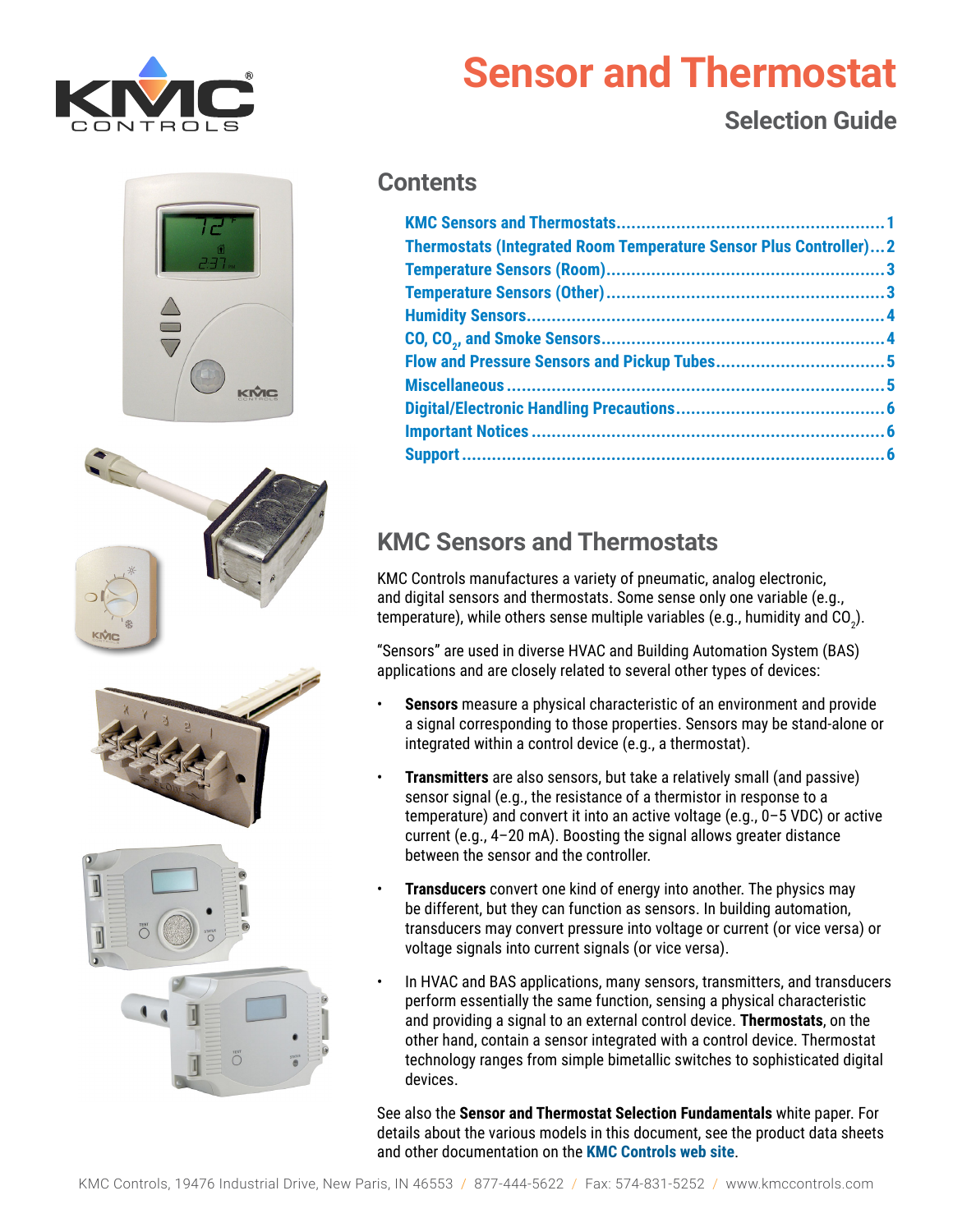# <span id="page-1-0"></span>**Thermostats (Integrated Room Temperature Sensor Plus Controller)**

| <b>TYPICAL</b><br><b>APPLICATIONS</b>                        | <b>TYPE</b>             | <b>DISPLAY</b>                      | <b>FEATURES</b>                                                                                                             | <b>MODELS</b>                                                   |                                 |
|--------------------------------------------------------------|-------------------------|-------------------------------------|-----------------------------------------------------------------------------------------------------------------------------|-----------------------------------------------------------------|---------------------------------|
| AHU, FCU, HPU,<br>RTU, and Custom<br>Applications            | Digital<br><b>B-AAC</b> | LCD                                 | <b>BACnet Advanced Application Controller;</b><br>optional humidity, motion, and CO <sub>2</sub> sen-<br>sors; programmable | BAC-12xxxx,<br>BAC-13xxxx,<br>and BAC-14xxxx<br><b>FlexStat</b> |                                 |
| FCU, HPU, RTU                                                | Digital<br><b>B-ASC</b> | Color LCD                           | <b>BACnet Application Specific Controller;</b><br>optional humidity and motion sensors,<br>configurable                     | BAC-4xxx-<br><b>CW000x</b><br><b>AppStat</b>                    |                                 |
| <b>FCU and Baseboard</b><br>Heating                          | Analog<br>Electronic    | LCD                                 | Six-wire modular jack, single setpoint                                                                                      | CTE-5201-16                                                     | 72.5<br>$\nabla \otimes \wedge$ |
| VAV, FCU, Base-<br>board Heating, and<br><b>Chilled Beam</b> | Analog<br>Electronic    | LCD                                 | "Universal" analog electronic replacement,<br>dual setpoint, two analog outputs                                             | <b>CTE-5202</b>                                                 |                                 |
| <b>VAV</b>                                                   | Analog<br>Electronic    | Mechanical<br>Indicator on<br>Scale | Designed for use with CEE/CEP/CSE/CSP-<br>4xxx controller-actuators, single and dual<br>setpoints (replaced by CTE-5202)    | CTE-100x and<br><b>CTE-110x</b>                                 |                                 |
| <b>VAV</b>                                                   | Analog<br>Electronic    | Mechanical<br>Indicator on<br>Scale | Designed for use with CSP-500x control-<br>ler-actuators, single and dual setpoints<br>(replaced by CTE-5202)               | <b>CTE-510x</b>                                                 |                                 |
| VAV and FCU                                                  | Pneumatic               | Mechanical<br>Indicator on<br>Scale | 1- and 2-pipe, DA and RA                                                                                                    | CTC-16xx                                                        |                                 |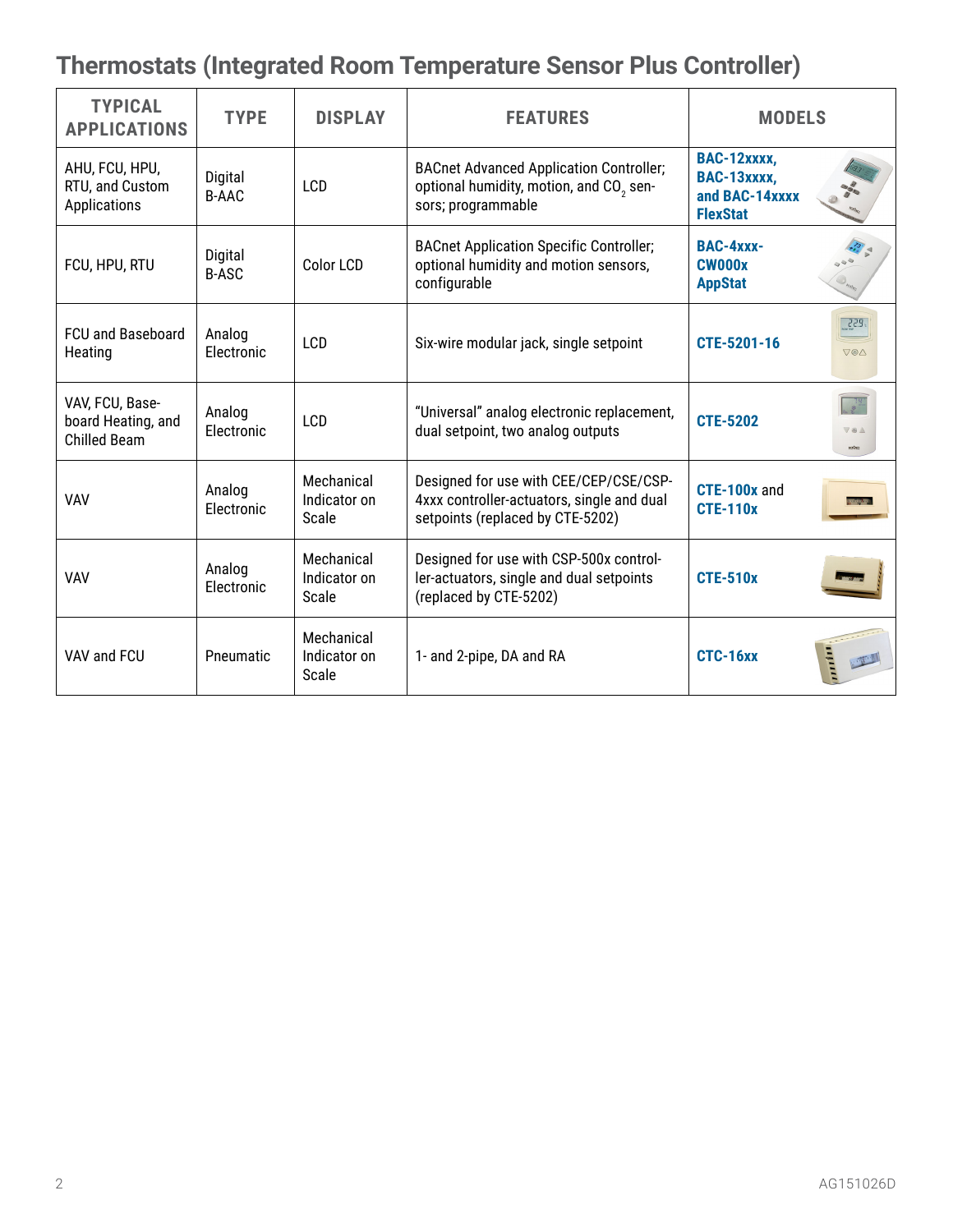# <span id="page-2-0"></span>**Temperature Sensors (Room)**

| <b>TYPE</b>                                 | <b>DISPLAY</b>     | <b>FEATURES</b>                                                                                                                      | <b>MODELS</b>                          |                      |
|---------------------------------------------|--------------------|--------------------------------------------------------------------------------------------------------------------------------------|----------------------------------------|----------------------|
| Digital                                     | LCD                | For BAC/KMD-58xx and BAC/KMD-7xxx controllers,<br>optional humidity and motion sensors                                               | <b>KMD-1xxx</b><br><b>NetSensor</b>    | <b>VeA</b><br>KIÔICI |
| Digital                                     | LCD                | For BAC-8xxx SimplyVAV controller-actuators                                                                                          | STE-8xxx<br><b>NetSensor</b>           | X                    |
| Digital                                     | LCD                | For BAC-59xx and BAC-9xxx controllers; optional humidi-<br>ty, motion, and CO2 sensors                                               | STE-9xxx<br><b>NetSensor</b>           |                      |
| Thermistor, 10K, Type<br>II and Transmitter | <b>LCD or None</b> | Thermistor only or active voltage option, override and<br>setpoint adjustment options, screw terminals or modular<br>jack connection | STE-60xx                               |                      |
| Thermistor, 10K, Type<br>III                | None               | Flat wall plate with hidden thermistor                                                                                               | <b>STE-1430</b>                        |                      |
| Analog Electronic<br><b>Transmitter</b>     | None               | Wall-mounted humidity transmitters with temperature<br>sensors (thermistors)                                                         | <b>THE-1102 and</b><br><b>THE-1105</b> | KIVIC                |
| Analog Electronic<br><b>Transmitter</b>     | None               | For use with CTE-110x/510x thermostats                                                                                               | <b>TTE-1001</b>                        |                      |

# **Temperature Sensors (Other)**

| <b>TYPE</b>                       | <b>DISPLAY</b> | <b>FEATURES</b>                                                                     | <b>MODELS</b>   |  |
|-----------------------------------|----------------|-------------------------------------------------------------------------------------|-----------------|--|
| Analog Electronic<br>(Thermistor) | None           | Duct, immersion, outside air, strap-on options                                      | STE-14xx        |  |
| Analog Electronic<br>(Thermistor) | <b>None</b>    | Duct-mounted humidity transmitter with temperature<br>sensor                        | <b>THE-1002</b> |  |
| Analog Electronic<br>(Thermistor) | None           | Duct flow sensor with temp. sensing (for REE-1005)                                  | SSE-20xx        |  |
| Analog Electronic<br>(Thermistor) | None           | Duct temperature transmitter for use with CEE-11xx<br>remote thermostat controllers | <b>TTE-2001</b> |  |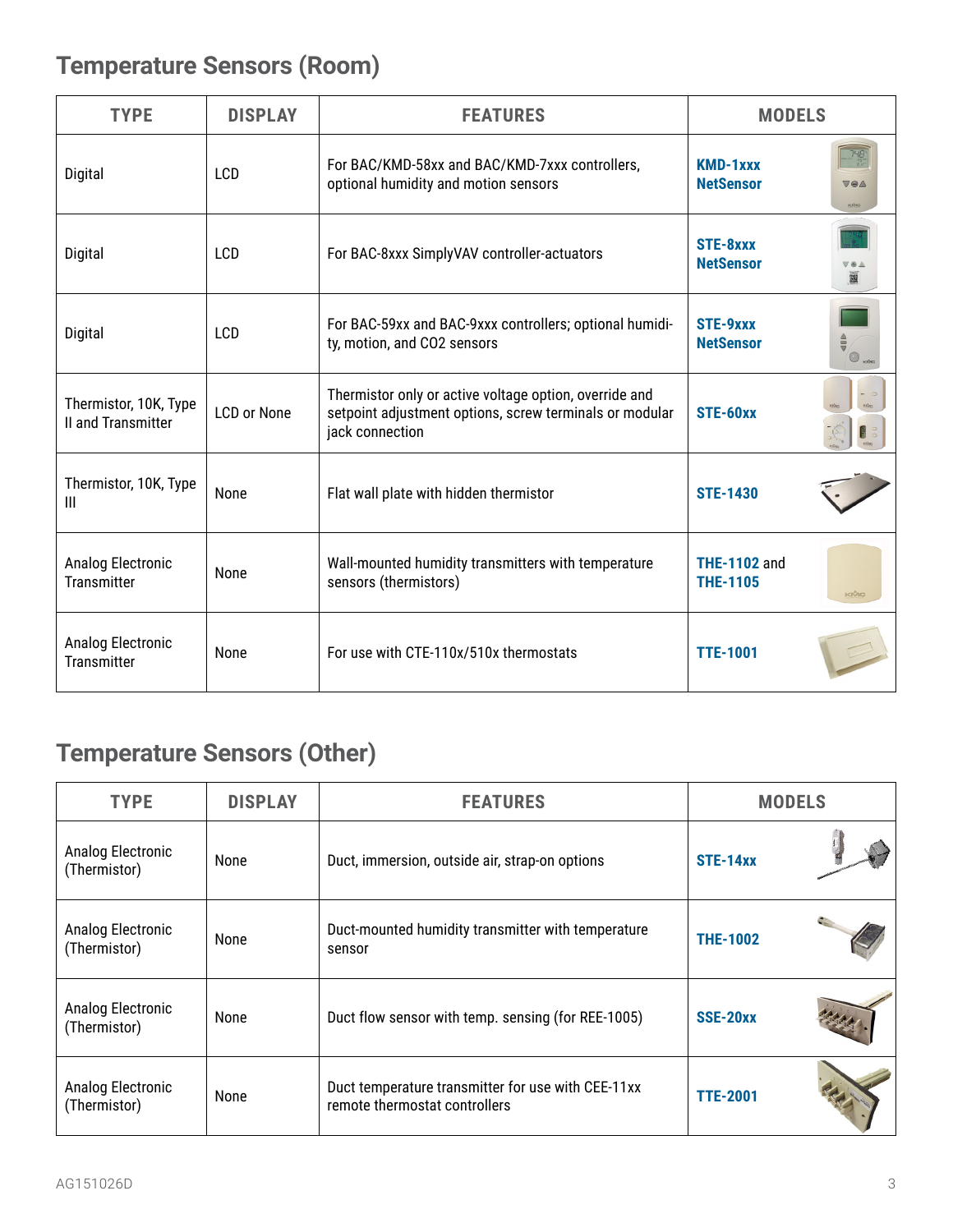# <span id="page-3-0"></span>**Humidity Sensors**

| <b>TYPE</b>                             | <b>DISPLAY</b> | <b>FEATURES</b>                                                                                    | <b>MODELS</b>                              |  |
|-----------------------------------------|----------------|----------------------------------------------------------------------------------------------------|--------------------------------------------|--|
| Digital                                 | <b>LCD</b>     | For BAC/KMD-58xx and BAC/KMD-7xxx controllers,<br>optional humidity and motion sensors             | <b>KMD-1xxx</b><br>VeA<br><b>NetSensor</b> |  |
| Digital                                 | LCD            | For BAC-8xxx SimplyVAV controller-actuators                                                        | STE-8xxx<br><b>NetSensor</b>               |  |
| Digital                                 | <b>LCD</b>     | For BAC-59xx and BAC-9xxx controllers; optional humidi-<br>ty, motion, and CO <sub>2</sub> sensors | STE-9xxx<br><b>NetSensor</b>               |  |
| Analog Electronic<br>(Thermistor)       | None           | Duct-mounted humidity transmitter with temperature<br>sensor                                       | <b>THE-1002</b>                            |  |
| Analog Electronic<br><b>Transmitter</b> | None           | Compact wall-mounted humidity transmitter with temper-<br>ature sensor (thermistor)                | <b>THE-1102</b><br>KIVIC                   |  |
| Analog Electronic<br><b>Transmitter</b> | None           | Wall-mounted humidity transmitter with temperature<br>sensor (thermistor)                          | uulli<br><b>THE-1105</b>                   |  |

# **CO, CO2 , and Smoke Sensors**

| <b>TYPE</b>                             | <b>DISPLAY</b> | <b>FEATURES</b>                                                | <b>MODELS</b>                |                                                      |
|-----------------------------------------|----------------|----------------------------------------------------------------|------------------------------|------------------------------------------------------|
| Smoke-Analog Elec-<br>tronic (Contacts) | None           | Duct smoke detector                                            | <b>CAE-1x03</b>              |                                                      |
| CO-Analog Elec-<br>tronic               | LCD            | CO sensors, room and duct                                      | SAE-11xx                     | $\overline{\bullet}$<br>$\widehat{\alpha_{1}^{*}-1}$ |
| $CO2$ -Analog Elec-<br>tronic           | LCD            | CO <sub>2</sub> sensors, room and duct                         | SAE-10xx                     |                                                      |
| $CO2$ -Digital                          | LCD            | Digital wall sensor for BAC-59xx and BAC-9xxx control-<br>lers | STE-9xxx<br><b>NetSensor</b> | $\frac{1}{\sqrt{2}}\sum_{n=1}^{\infty}$              |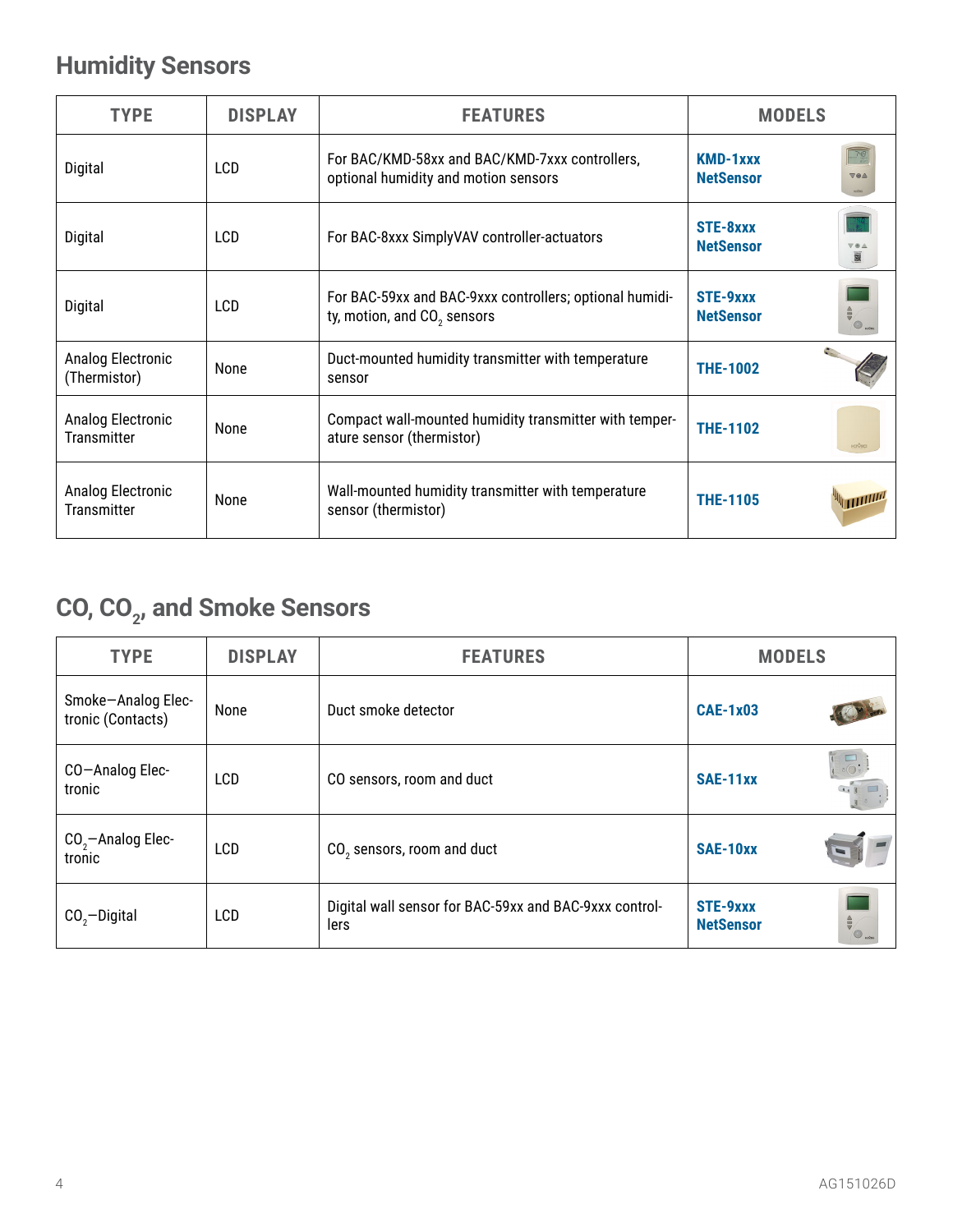#### <span id="page-4-0"></span>**Flow and Pressure Sensors and Pickup Tubes**

| <b>TYPE</b>                                                       | <b>DISPLAY</b> | <b>FEATURES</b>                                                                                                                                                              | <b>MODELS</b>                         |  |
|-------------------------------------------------------------------|----------------|------------------------------------------------------------------------------------------------------------------------------------------------------------------------------|---------------------------------------|--|
| Analog Electronic                                                 | None           | For use with CEP-4xxx controllers                                                                                                                                            | SSE-1000/2000                         |  |
| Pneumatic (but used<br>with electronic and<br>digital controller) | None           | Pickup tubes (also known as pitot tubes) for use with<br>controllers that have flow and pressure sensors, or with a<br>TPE-1475-2x pressure transducer wired to a controller | SSS-1xxx                              |  |
| Analog Electronic<br>Transducer                                   | None           | Gauge pressure transducers (P-E/I)                                                                                                                                           | <b>TPE-1464-x</b>                     |  |
| Analog Electronic<br><b>Transducer</b>                            | None           | Low pressure transducers                                                                                                                                                     | <b>TPE-1475-2x and</b><br>TPE-1477-2x |  |
| Analog Electronic<br><b>Transducer</b>                            | None           | Liquid differential pressure transducers (P-E/I)                                                                                                                             | <b>TPE-1483-x</b>                     |  |

#### **Miscellaneous**

For convenience in installing a complete BAS, KMC Controls sells to our customers a large variety of **[Veris data servers, current](https://www.kmccontrols.com/?s=veris)  [transformers, monitors, meters, sensors, and accessories](https://www.kmccontrols.com/?s=veris)**. For full Veris product descriptions and specifications, go to **[Veris.com](http://www.veris.com/)** and enter the part number in the Search field at the top of the page. See also the **[Veris catalog](https://www.veris.com/docs/FullCatalog/veris_full_catalog.pdf)**.